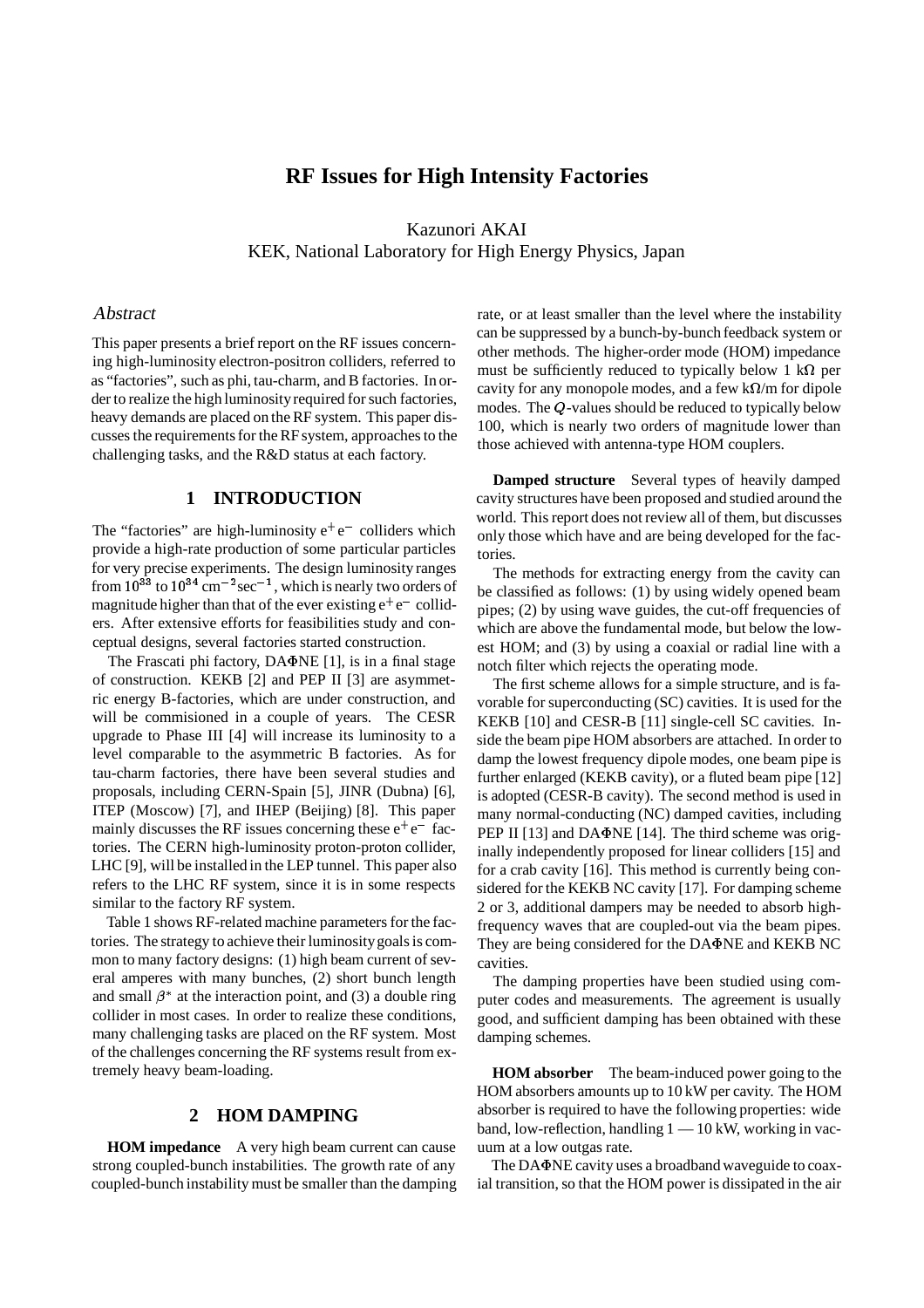| Factory                                   | <b>DA</b> NE   | BTCF <sup>1</sup>        | <b>KEKB</b>                |                          | PEP II           |                | <b>CESR-III</b>             | <b>LHC</b>          |
|-------------------------------------------|----------------|--------------------------|----------------------------|--------------------------|------------------|----------------|-----------------------------|---------------------|
| Physics                                   | phi            | tau-charm                | B (asymmetric)             |                          | B (asymmetric)   |                | $\overline{B}$              | p-p col.            |
| No. of Rings                              | $\overline{2}$ | $\overline{c}$           | $\sqrt{2}$                 |                          | $\overline{2}$   |                | 1                           | $\mathfrak{2}$      |
| Particle                                  | $e^+$ , $e^-$  | $e^+$ , $e^-$            | $e^+$                      | $e^-$                    | $e^+$            | $e^-$          | $e^+$<br>and e <sup>-</sup> | p, p                |
| Beam energy (GeV)                         | 0.51           | 2.0                      | 3.5                        | 8.0                      | 3.1              | 9.0            | 5.3                         | 7 TeV               |
| Circumference (m)                         | 97.69          | 384                      | 3016                       |                          | 2199             |                | 768                         | 26659               |
| Revolution freq (kHz)                     | 3069           | 780                      | 99.4                       |                          | 136.3            |                | 390                         | 11.2                |
| Luminosity $(10^{33}$ /cm <sup>2</sup> s) | 0.53           | $\mathbf{1}$             | 10                         |                          | 3                |                | 1                           | 10                  |
| Total current / ring $(A)$                | $1.4 (\sim 5)$ | 0.57                     | 2.6                        | 1.1                      | 2.25             | 1.0            | $0.5 + 0.5$                 | 0.53                |
| No. of Bunches                            | 30(120)        | 29                       | $\sim$ 5000                |                          | 1658             |                | 45                          | 2800                |
| Particles/bunch $(10^{10})$               | 9.0            | 16.0                     | 3.3                        | 1.4                      | 6.0              | 2.8            | 17.8                        | 10.5                |
| Momentum compaction                       | 0.0058         | 0.027                    | $1\sim$ $2\cdot$ $10^{-4}$ |                          | 0.0012           | 0.0024         | 0.0114                      | $2.9 \cdot 10^{-4}$ |
| Energy damping (msec)                     | 17.8           | 15.5                     | 43/23                      | 23                       | 30               | 18.3           |                             | 12.5 hours          |
| Bunch length (cm)                         | 3.0            | 1.0                      | 0.4                        |                          | 1.0              | 1.15           | 1.7                         | 7.5                 |
| $\beta_x^*$ (m)                           | 4.5            | 0.5                      | 0.33                       |                          | 0.5              | 0.67           | 1.0                         |                     |
| $\beta_{\mathbf{v}}^*$ (m)                | 0.045          | 0.01                     | 0.01                       |                          | 0.015            | 0.02           | 0.018                       |                     |
| Crossing angle (mrad)                     | $\pm 12.5$     | $\overline{0}$           | $\pm 11.0$                 |                          | $\boldsymbol{0}$ |                | $\pm$ ~2                    |                     |
| RF frequency (MHz)                        | 368.3          | 500                      | 508.9                      |                          | 476              |                | 500                         | 400.8               |
| RF voltage (MV)                           | 0.26           | 6.8                      | 9.4                        | 16.2                     | 5.1              | 14.0           | 7.2                         | 16                  |
| Synchrotron tune                          | 0.0078         | 0.093                    | 0.02                       | 0.02                     | 0.033            | 0.045          |                             | 0.0019              |
| Rad. loss power (MW)                      |                | 0.095                    | 4.0                        | 3.8                      | 1.62             | 3.58           |                             |                     |
| Parasitic loss (MW)                       |                | $\sim 0.1$               | 0.57                       | 0.14                     |                  |                |                             |                     |
| Total beam power (MW)                     | 0.03(0.08)     | $\sim 0.2$               | 4.5                        | 4.0                      | 1.85             | 3.73           |                             | $0.26^{\dagger}$    |
| Cavity type                               | <b>NC</b>      | <b>SC</b>                | NC or SC <sup>††</sup>     |                          | NC               | NC             | <b>SC</b>                   | <b>SC</b>           |
| No. of Cavities                           | 1              | 3                        | $20^{\dagger}$             | $10^{\dagger}$           | 6                | 20             | $\overline{4}$              | $\,8\,$             |
| $R/Q$ ( $\Omega$ /cav.) <sup>††††</sup>   |                |                          | 15                         | 93                       | 230              | 230            | 89                          | 89                  |
| $\boldsymbol{Q}_{\boldsymbol{0}}$         | 30000          |                          | 130000                     | $\sim$ $10^{\,9}$        | 30000            | 30000          | $\sim$ $10^{\,9}$           |                     |
| $Q_L$                                     | 5000           |                          | 36000                      | 50000                    | 6522             | 6522           | $2\times10^5$               |                     |
| Coupling $\beta$                          | 5              |                          | 2.7                        | $\equiv$                 | 3.6              | 3.6            |                             |                     |
| Voltage / cav. (MV)                       | 0.26           | 2.2                      | 0.47                       | 1.6                      | 0.85             | 0.70           | 1.8                         | 2.0                 |
| Input power $/\mathbf{cav}$ . (kW)        |                |                          | 355                        | $\sim$ 400               | 413              | 256            | 325                         | 176                 |
| Wall loss / cav. (kW)                     | 19             | $\overline{\phantom{a}}$ | 130                        | $\overline{\phantom{a}}$ | 103              | 70             |                             |                     |
| No. of Cav. / klystron                    | $\mathbf{1}$   | $\mathbf{1}$             | $\overline{2}$             | $\mathbf{1}$             | $\overline{2}$   | $\overline{4}$ | 1                           | $2$ or $1$          |
| No. of Klystrons                          | $\mathbf{1}$   | 3                        | 10                         | 10                       | 3                | 5              | $\overline{4}$              | 4 or 8              |
| Klystron power (kW)                       |                |                          | 760                        | $\sim 400$               | 859              | 1067           | 325                         |                     |
| First collision                           | $\sim$ 1996    |                          | $\sim$ 1998                |                          | $\sim$ 1998      |                | $\sim$ 1998                 |                     |

Table 1: RF-related parameters for the  $e^+e^-$  factories, together with the LHC

 $\phi^{\dagger}$  — Machine parameters for other tau-charm factories are similar. The Beijing tau-charm factory, BTCF, has four phases: standard, small crossing angle, monochrometer, and polarized beam collision. The standard phase is shown here.

<sup> $\uparrow\uparrow$ </sup> — The NC case for LER (e<sup>+</sup>) and the SC case for HER (e<sup>-</sup>) are presented below for KEKB, although no decision has yet been made.

<sup>111</sup> — The power necessary to ramp the energy from 450 GeV to 7 TeV in 20 minutes.<br><sup>1111</sup> —  $R/Q = V^2/PQ = V^2/\omega U$ .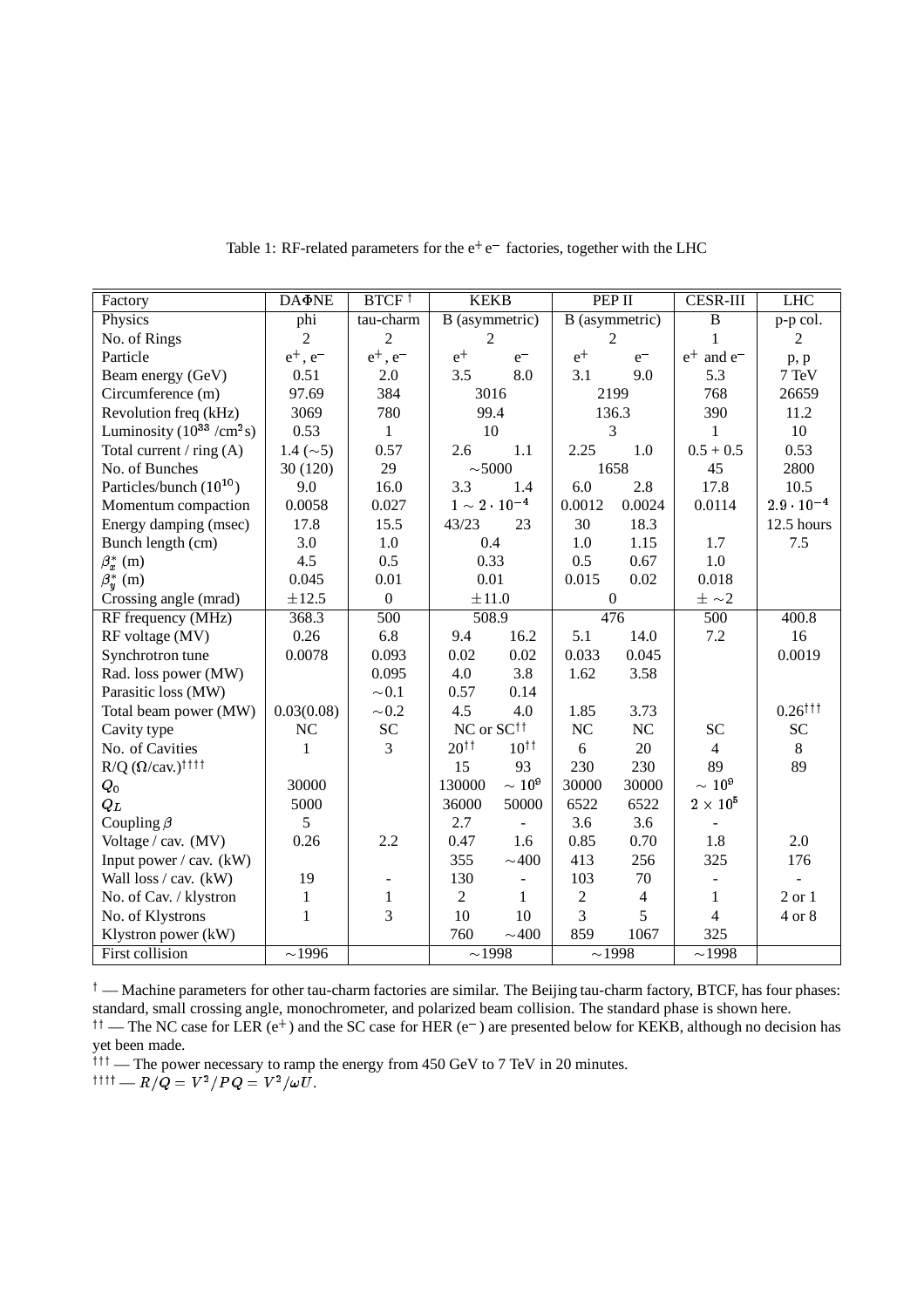via a ceramic feedthrough [18]. The CESR-B and KEKB SC cavities use a ferrite material, bonded by brazing (CESR-B) or by the hot isostatic press HIP method (KEKB) to the beam pipes. The absorbers have been tested up to 15 kW in the air [19] and 7 kW in vacuum [20]. The PEP II cavity uses an Al-N ceramic, and the KEKB NC uses a SiC ceramic for the load. The absorbers have been tested up to 3 kW in vacuum [21], [22].

# **3 INSTABILITY DRIVEN BY THE ACCELERATING MODE**

**Growth rate** In a large-circumference ring, the accelerating mode itself can cause strong longitudinal coupledbunch instabilities with a coupled-bunch mode of -1, -2, and so on. The growth rate can be very high due to the high impedance of the accelerating mode. A key issue for the Bfactory RF system is how to avoid this instability, whereas this is no problem for the phi and tau-charm factories.

In storage rings, the resonant frequency of the cavities should be detuned toward the lower side in order to compensate for the reactive component of the beam loading. Without this detuning, a large amount of RF power is reflected from the cavity, and extra power is required. The detuning frequency  $(\Delta f)$  is given by

$$
\Delta f = \frac{I \sin \phi_s}{2V_c} \times \left(\frac{R}{Q}\right) f = \frac{P_b \tan \phi_s}{4\pi U},\tag{1}
$$

where f is the RF frequency, I the beam current,  $\phi_s$  the synchronous phase,  $V_c$  the cavity voltage,  $P_b$  the power to the beam, and  $U$  the stored energy in the cavity. If a high beam current is stored in a large storage ring, such as B-factories,  $\Delta f$  can be comparable to, or even exceed the revolution frequency. The coupling impedance at the upper synchrotron sideband of the revolution harmonic frequencies becomes significantly high. The growth time can be on the order of 10  $-100 \mu$  sec, which is much faster than the radiation damping time.

**High stored energy** The strategy to conquer this instability is completely different between the KEKB and PEP II factories. At KEKB,  $\Delta f$  is reduced by increasing the stored energy of the cavities, as shown in Eq. 1. There are two possible ways in this direction. The use of a SC cavity is a straightforward solution, since it can be operated at a high accelerating voltage. Another solution is to use the accelerator resonantly-coupled with an energy storage (ARES) NC cavity system [23]. The ARES is a three-cavity system where an accelerating cavity is resonantly coupled with an energy-storage cavity operating in a high-<sup>Q</sup> mode via a coupling cavity in between. This system increases the total stored energy by an order of magnitude, while the cavity dissipation power is kept at a reasonable level. By using the SC and/or the ARES, the growth rate becomes smaller than the radiation-damping rate in KEKB [2].

**Feedbacks** The other way to avoid this instability, that the PEP II proceeds, is by using a combination of feedback loops: a direct loop, a comb filter loop, and a bunch-bybunch feedback system [24]. Since the bandwidth of the direct loop is restricted by the total group delay, a short klystron group dalay and/or a phase equalizer are required. The comb filter loop provides an additional reduction over a narrow band about each upper synchrotron sideband. Together, these two loops bring growth rates down from a few microseconds to several milliseconds. Test measurements and simulation work have shown that the drivingimpedance can be reduced from 760 k $\Omega$  to 10 k $\Omega$  [25].

#### **4 HIGH-POWER HANDLING**

A high beam current requires a large amount of power to be transfered to the beam: on the order of MW for the Bfactories and several hundred kW for the phi and tau-charm factories. On the other hand, the required RF voltage is typically 5 - 20 MV or less. The voltage is much lower than that of colliders at the energy frontiers, although it is relatively high compared to the radiation loss so as to provide a short bunch length. In addition, in view of reducing the total impedance in the ring, it is desired to have the smallest number of cavities as possible. As a result, each cavity should provide several hundred kW to the beam, which is much higher than that at the energy-frontier colliders. The RF power-handling capability of each cavity system should be improved to a large extent.

The availability of high-power sources and other highpower components has mainly lead to choosing RF frequency of 350 — 500 MHz. One MW-class of CW klystrons, circulators, and dummy loads are already available, or are being developed at these frequencies.

The most challenging part in this regard are RF input couplers for cavities. Intensive R&D is in progress, and recent test results encourage us. The input coupler for the KEKB SC cavities is a coaxial type, the same as that had been used for the TRISTAN SC cavities, but with a small modification. Two couplers, back-to-back assembled in a test bench and evacuated, have been tested up to an 850 kW throughput power [26]. The input coupler for PEP II uses a disk window in a waveguide. Two windows have been tested up to a 500 kW throughput power [21].

Because of the complicated structure required for HOM damping, the wall dissipation at the NC cavities can be concentrated on a particular location: for example, around the contact region between the HOM waveguide and the cavity. Careful studies concerning thermal-stress analyses and cooling system design have been conducted. High-power tests have been carried out in recent years: up to 150 kW for the KEKB NC cavity, 120 kW for the PEP II cavity [21], and 26 kW for the DANE cavity, all which are well beyond the nominal operating points.

While these test results are successful, it should be noted that yield rate in mass production, and system reliability in a long-term operation are still issues for the factories.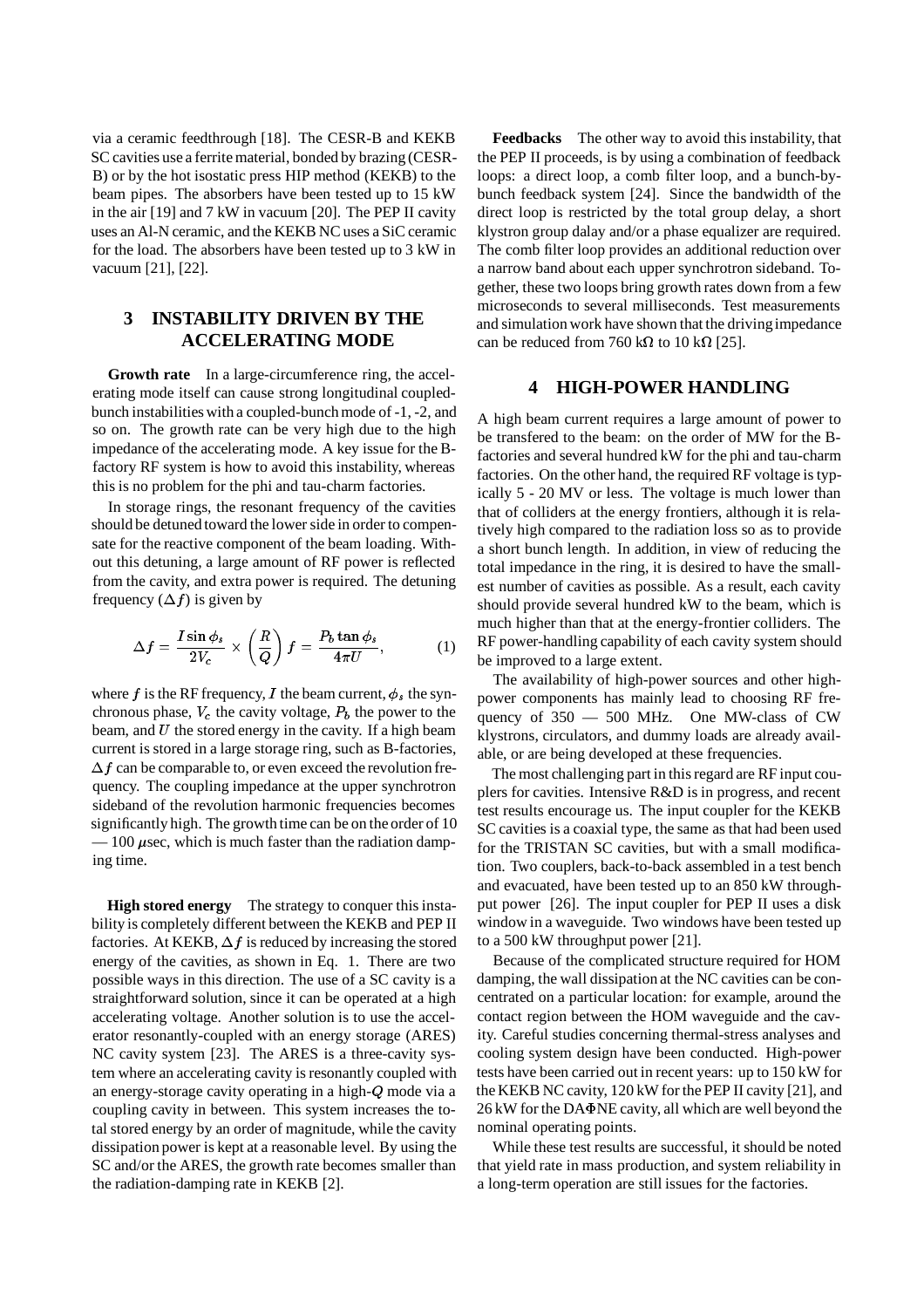#### **5 CONTROL ISSUES**

Among the many functions of low-level RF control system, we discuss here several points which are characteristic of high-intensity factories.

#### 5.1 Phase control

The RF phase should be controlled with an accuracy of typically one degree. In a double ring collider a phase error of one ring relative to the other gives rise to a displacement of the colliding point. For those factories with a short bunch length and small  $\beta^*$ , even a small phase error reduces the lunimosity, due to the hourglass effect.

Another reason is that a phase error in one cavity among two or more in the ring causes extra input power to that cavity due to heavy beam loading. For example, if the phase of one KEKB SC cavity is different from the others by one degree, an extra power of 30 kW is fed to that cavity to keep the cavity voltage constant.

We can take advantage of the heavy beam-loading by measuring the input power and controllinga low-level phase shifter so that the power to each cavity is balanced.

#### 5.2 Bunch gap transient

In order to avoid ion-trapping in the electron ring, a bunch gap will be introduced at KEKB and PEP II. The bunch gap, however, modulates the longitudinal bunch position. It changes the collidingpoint bunch-by-bunch, and can reduce the luminosity. The 5% gap in PEP II changes the bunch phase by 10 degrees, which corresponds to 17 mm, which is larger than the bunch length.

The LHC beam also has bunch gaps. Although the displacement of the colliding point in LHC is negligible compared to the bunch length, the phase modulation causes capture losses during injection.

The phase modulation  $(\Delta \phi)$  is approximately given by [27]

$$
\Delta \phi = \frac{\omega}{2V_c} \frac{R}{Q} \times I \Delta t = \frac{P_b \Delta t}{2 \cos \phi_s U},\tag{2}
$$

where  $\Delta t$  is the length of the gap. Again, it is inversely proportional to the stored energy: a high stored energy is beneficial to reduce the phase modulation.

The displacement of the colliding point can be reduced by introducing a corresponding gap in the positron ring, so that it makes a similar phase modulation. The compensation gap reduces the relative displacement to below 0.5 degree in KEKB, which is acceptable [28]. In addition to the compensation gap, the same input coupling factor was set for both rings in PEP II. The relatively large phase modulation is then reduced to an acceptable level [29]. At LHC, the generator power will be modulated so as to suppress the phase modulation at injection [9].

#### 5.3 Robinson stability

The ratio of the beam-induced voltage on resonance  $(V_{b\,})$ to the cavity voltage  $(V_c)$ ,  $Y = V_{br}/V_c$ , reflects the beamloading effect on the RF system. For the factories we should operate in the region  $Y = 2 \sim 5$ , where a small margin exists for the stability criterion. Without a sufficient margin, the system can be unstable, due to a transient effect or cross talk between the amplitude control loop and phase lock loop [30].

The system must be operated stably under the heavy beam loading. An appropriate choice of the parameters, such as the loaded-<sup>Q</sup> value and/or the tuning angle, can relax the stability margin to some extent. The stability margin can be further increased by a direct RF feedback loop, which reduces the coupling impedance seen by the beam [31].

#### 5.4 Trip occasion

In order to protect the cavities, klystrons, and other high power components on the occasion of abnormal operating conditions, the klystronstation should be switched off by interlocks. In some factories with relatively small number of klystrons, any klystron trip will result in dumping the beam. In other factories, one might want to keep the beam, even if one (or more) station trips. In this case, followings are necessary: (1) each station should provide additional power to make up for the tripped one; (2) the tripped cavities should be immediately detuned to a safe frequency (without this, a beam power of several hundred kW is induced); and (3) a recovery procedure should be established to switch on the tripped station under the circulating beam, after the cause of trip is solved.

## **6 CRAB RF SYSTEM**

For factories with finite angle crossing, it is a critical issue whether the luminosity and/or beam lifetime are degraded by beam-beam effects. The crab-crossing [32], [33] is considered to be a viable fall-back solutionto the potential problems encountered with the finite angle crossing for KEKB.

The requirements for the crab cavity are: (1) to provide a high transverse deflecting voltage; and (2) to be a damped cavity. In addition to HOMs, there are lower-order parasitic modes to be damped: the fundamental TM010 mode and unwanted polarization of the crabbing mode.

A superconducting squashed-crab cavity operating in the TM110 mode was developed under the KEK-Cornell collaboration [16]. By using a coaxial beam pipe together with an extremely polarized cell ("squashed" cell), all monopole and dipole parasitic modes are damped, including the fundamental TM010 mode and the unwanted polarization of the TM110 mode. The crabbing mode, the frequency of which is below the cut-off of the dipole mode in the coaxial beam pipe, is trapped in the cavity. A notch filter is attached at the coaxial beam pipe to reject any TEM-coupled components of the crabbing mode caused by some asymmetry due to machining errors or misalignment.